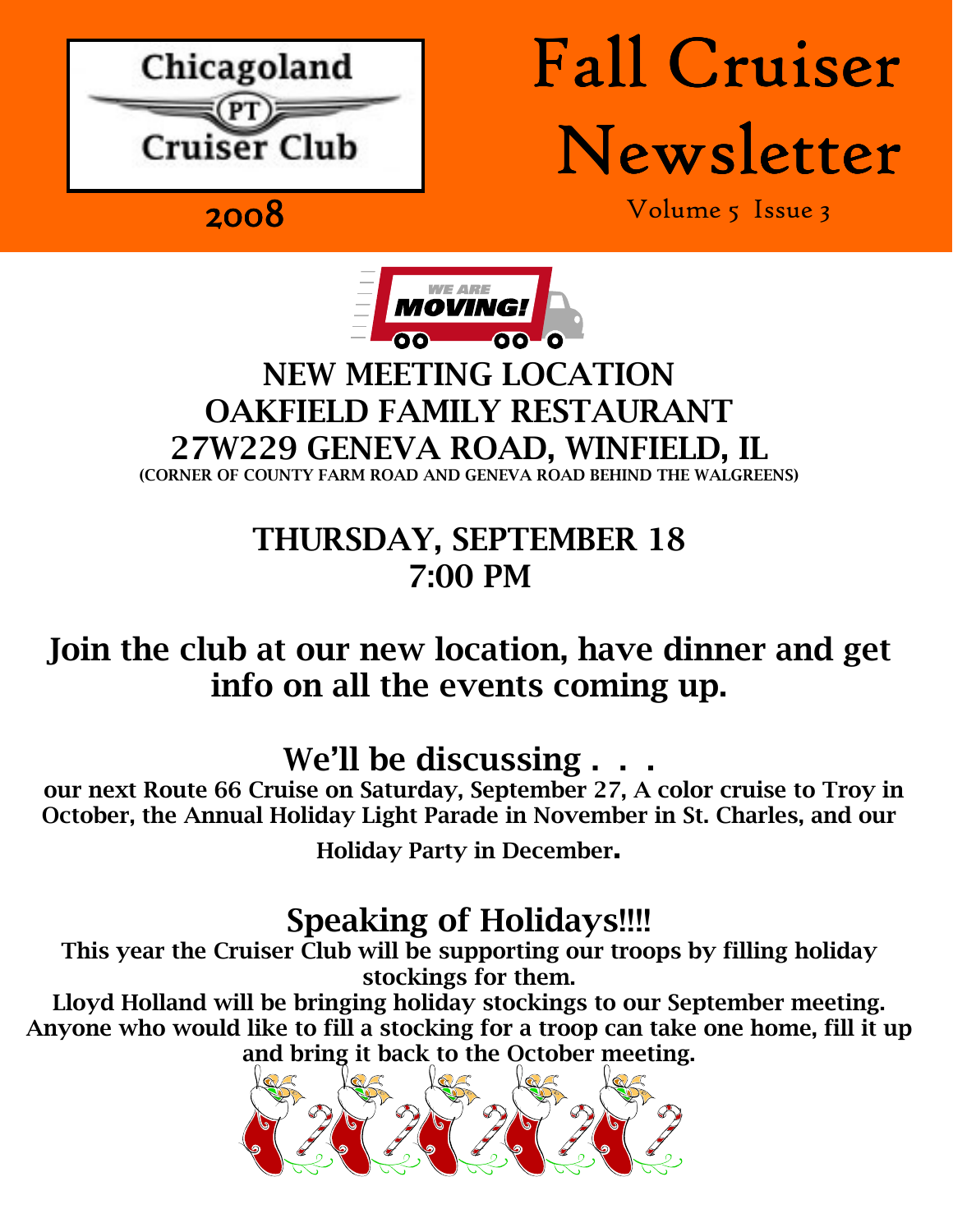

#### **Route 66 Cruise Saturday, September 27**

Our cruise will start in Bolingbrook at Bono's Beef on Route 53 just south of I55 at 9:00 AM. We will tail gate there until 10:00 AM then hit the road for Route 66. Our first stop will be the Joliet Historical Museum featuring the Route 66 Experience. After exploring the museum we will be heading down Route 66 to Braidwood, IL to the Poke –a – Dot Drive –In for lunch. Poke-a-Dot is a 50's style drive in restaurant featuring great burgers, world famous chili cheese fries, shakes and more.

### **Cruise to East Troy Saturday, October 25**

We will be taking a cruise to East Troy in October. Fun stops along the way including a trolley ride to a farmers market. More info to follow!



Get your holiday lights out and start testing to make sure they work because it is the annual St. Charles Holiday Parade! This is a night time parade so all entries need to be illuminated. In past years we have had PT's turned into giant wind up toys, reindeer, and snow globes. Get creative but you have to have lights, and headlights don't count. After the parade we will cruise over to The Country House in Geneva for dinner. Everyone participating in the parade must submit a copy of proof of insurance and sign the rules sheet. We will have these at the meeting and a copy is included with newsletter. If you cannot make the meeting please sign and return to Cindy Kaleta at 2804 Royal Lytham Drive, St. Charles, IL 60174